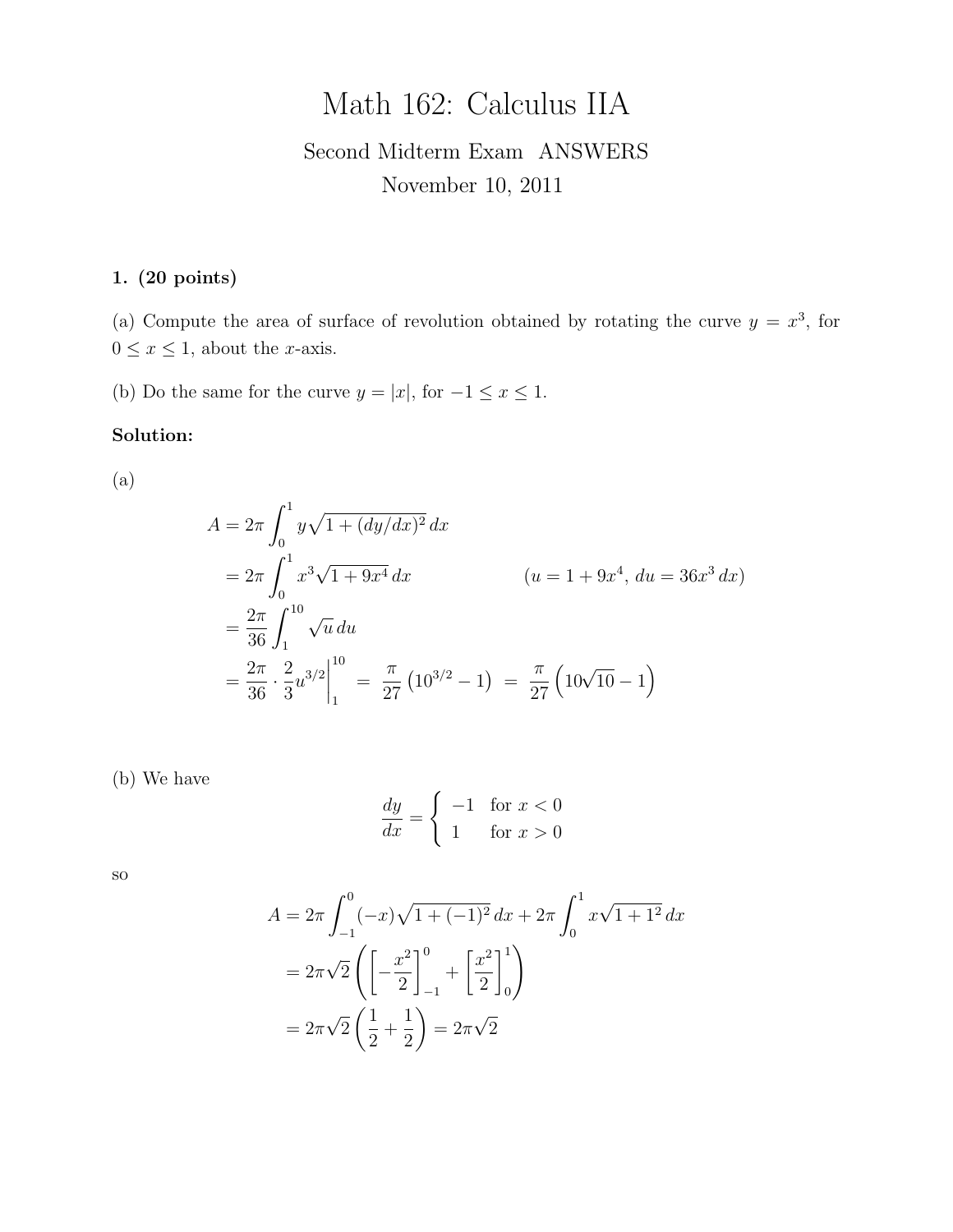#### 2. (20 points)

Consider the parametric curve  $x = \sin(\pi t)$ ,  $y = t^2 + 2t$ , shown below for  $-2.4 \le t \le .4$ .



(a) At what point(s) is the tangent line horizontal? Do not use the picture to justify your answer!

(b) The curve passes through the origin twice. What are the slopes of the two tangent lines to the curve at the origin?

(c) Find the equation of the form  $y = mx + b$  for the tangent at  $t = 1$ . (This point is not shown in the picture above.)

Solution: (a) We have

$$
\frac{dy}{dx} = \frac{dy/dt}{dx/dt} = \frac{2t+2}{\pi \cos(\pi t)},
$$

and the tangent line is horizontal when this derivative is 0, namely when  $t = -1$ . The corresponding Cartesian point is  $(\sin(\pi(-1)), (-1)^2 + 2(-1)) = (0, -1)$ .

(b) The curve passes through the origin at  $t = 0$  and  $t = -2$ . The two slopes are  $2/\pi$  and  $-2/\pi$ , respectively.

(c) At  $t = 1$  we have  $x = 0$ ,  $y = 3$ , and  $dy/dx = -4/\pi$ , so the equation for the tangent line is

$$
y - 3 = -\frac{4}{\pi}(x - 0)
$$

or

$$
y = -\frac{4}{\pi}x + 3.
$$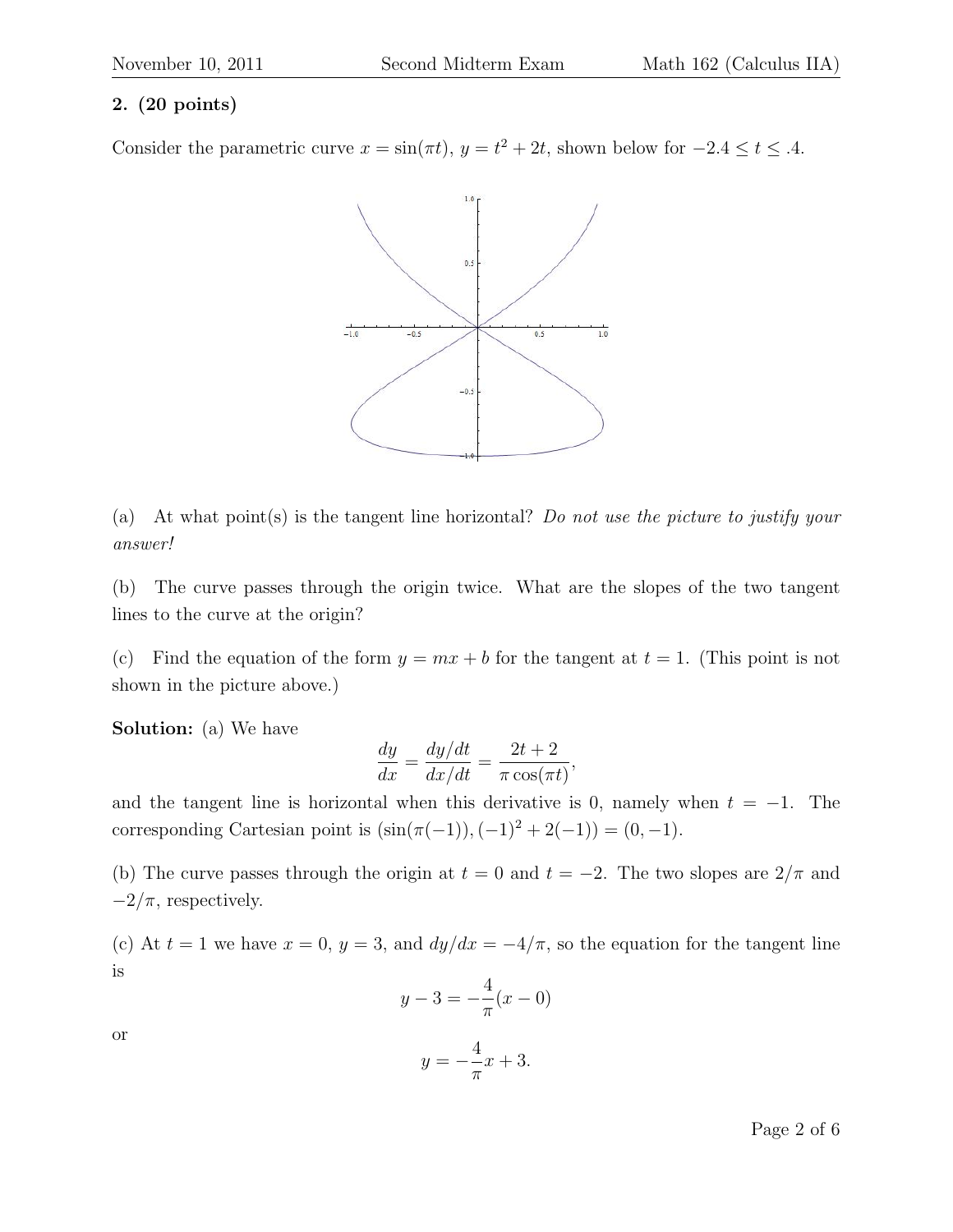### 3. (20 points)

Find the arc length of the parametric curve  $x = e^{-t} \sin(10t)$ ,  $y = e^{-t} \cos(10t)$ ,  $0 \le t < \infty$ , which is the spiral shown below.



Solution: We have

 $dx/dt = e^{-t}(-\sin(10t) + 10\cos(10t))$  and  $dy/dt = e$  $t^{-t}$ ( $-\cos(10t) - 10\sin(10t)$ ).

Therefore

$$
(ds/dt)^2 = (dx/dt)^2 + (dy/dt)^2
$$
  
=  $e^{-2t}(-\sin(10t) + 10\cos(10t))^2 + e^{-2t}(-\cos(10t) - 10\sin(10t))^2$   
=  $e^{-2t}(\sin^2(10t) - 20\sin(10t)\cos(10t) + 100\cos^2(10t)$   
+  $\cos^2(10t) + 20\cos(10t)\sin(10t) + 100\sin^2(10t)$   
=  $e^{-2t}(101\sin^2(10t) + 101\cos^2(10t))$   
=  $101e^{-2t}$ ,

so

$$
\frac{ds}{dt} = \sqrt{101}e^{-t}.
$$

By the arc length formula, we have

$$
L = \int_0^\infty ds
$$
  
= 
$$
\int_0^\infty \sqrt{101} e^{-t} dt
$$
  
= 
$$
-\sqrt{101} e^{-t} \Big|_0^\infty
$$
  
= 
$$
\sqrt{101}.
$$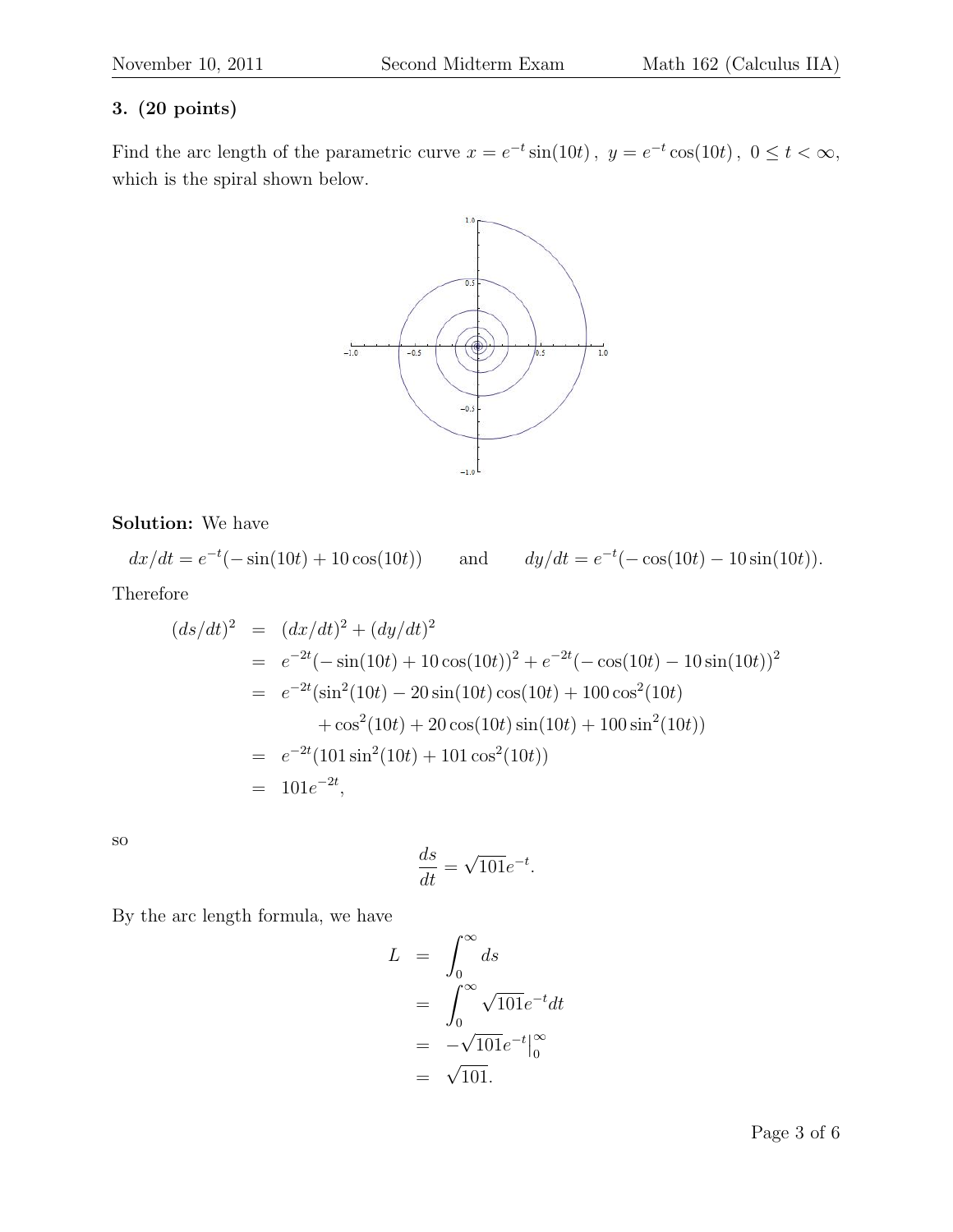# 4. (20 points)

(a) Calculate the arc length of the curve  $r = \theta^2 - 1$  for  $0 \le \theta \le \pi$ , which is shown below.



(b) Use the polar coordinates area formula to calculate the area enclosed by the curve  $r=|\cos\theta|$  for  $0\leq\theta\leq2\pi,$  which is the "figure eight" shown below.



Solution: (a)

$$
L = \int_0^{\pi} \sqrt{r^2 + (dr/d\theta)^2} d\theta
$$
  
= 
$$
\int_0^{\pi} \sqrt{(\theta^2 - 1)^2 + (2\theta)^2} d\theta
$$
  
= 
$$
\int_0^{\pi} \sqrt{(\theta^2 + 1)^2} d\theta
$$
  
= 
$$
\int_0^{\pi} (\theta^2 + 1) d\theta
$$
  
= 
$$
\left[\frac{\theta^3}{3} + \theta\right]_0^{\pi}
$$
  
= 
$$
\frac{\pi^3}{3} + \pi
$$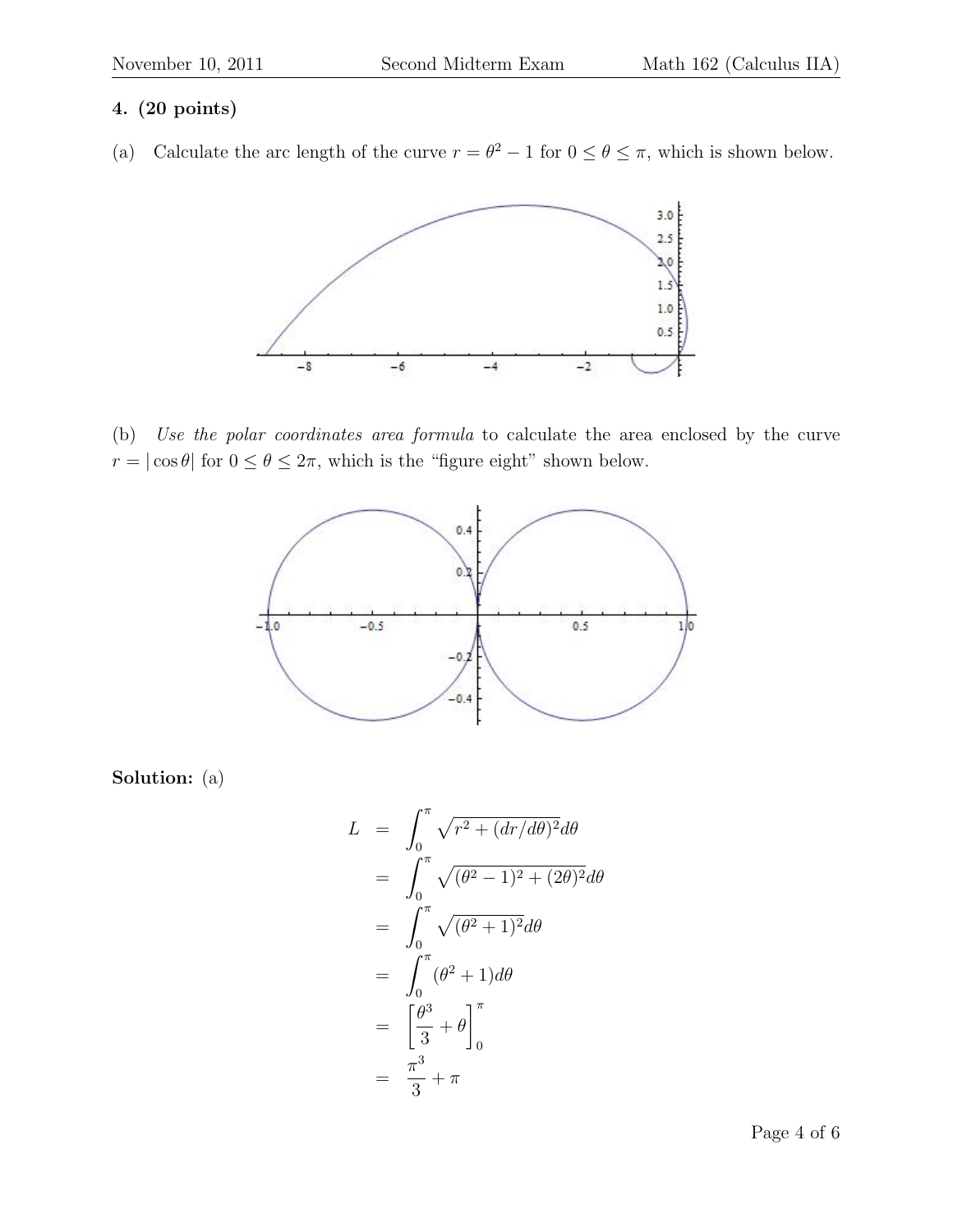**Solution:** (b) We need to treat the cases where  $\cos \theta$  is positive and negative seaprately. They correspond to the right and left hand circles. It suffices to find the area of the left hand circle, for which  $\pi/2 \leq \theta \leq 3\pi/2,$  and double it. Thus we have

$$
A = 2 \int_{\pi/2}^{3\pi/2} \frac{r^2}{2} d\theta
$$
  
= 
$$
\int_{\pi/2}^{3\pi/2} \cos^2 \theta d\theta
$$
  
= 
$$
\int_{\pi/2}^{3\pi/2} \frac{1 + \cos 2\theta}{2} d\theta
$$
  
= 
$$
\left[ \frac{\theta}{2} + \frac{\sin 2\theta}{4} \right]_{\pi/2}^{3\pi/2}
$$
  
= 
$$
\frac{\pi}{2}.
$$

#### 5. (20 points)

- (a) (5 points) Does the sequence  $\{a_n : n \geq 1\}$  with  $a_n = 1/\sqrt[3]{n}$  converge? Why or why not?
- (b) (5 points) Use L'Hôpital's Rule to show that for  $k > 0$ ,

$$
\lim_{x \to \infty} x^k e^{-x} = k \lim_{x \to \infty} x^{k-1} e^{-x}.
$$

(c) (5 points) Let  $b_n = n^3 e^{-n}$ . Show that the sequence  $\{b_n : n \ge 1\}$  converges. What is the limit?

(d) (5 points) Does the sequence  $\{c_n : n \geq 1\}$  with

$$
c_n = \left(-\frac{1}{2}\right)^n \cos\left(\frac{n\pi}{3}\right)
$$

converge? Why or why not?

#### Solution:

(a) Since  $\lim_{n\to\infty} \sqrt[n]{n} = \infty$ ,  $\lim_{n\to\infty} a_n = 0$  and the sequence converges to 0.